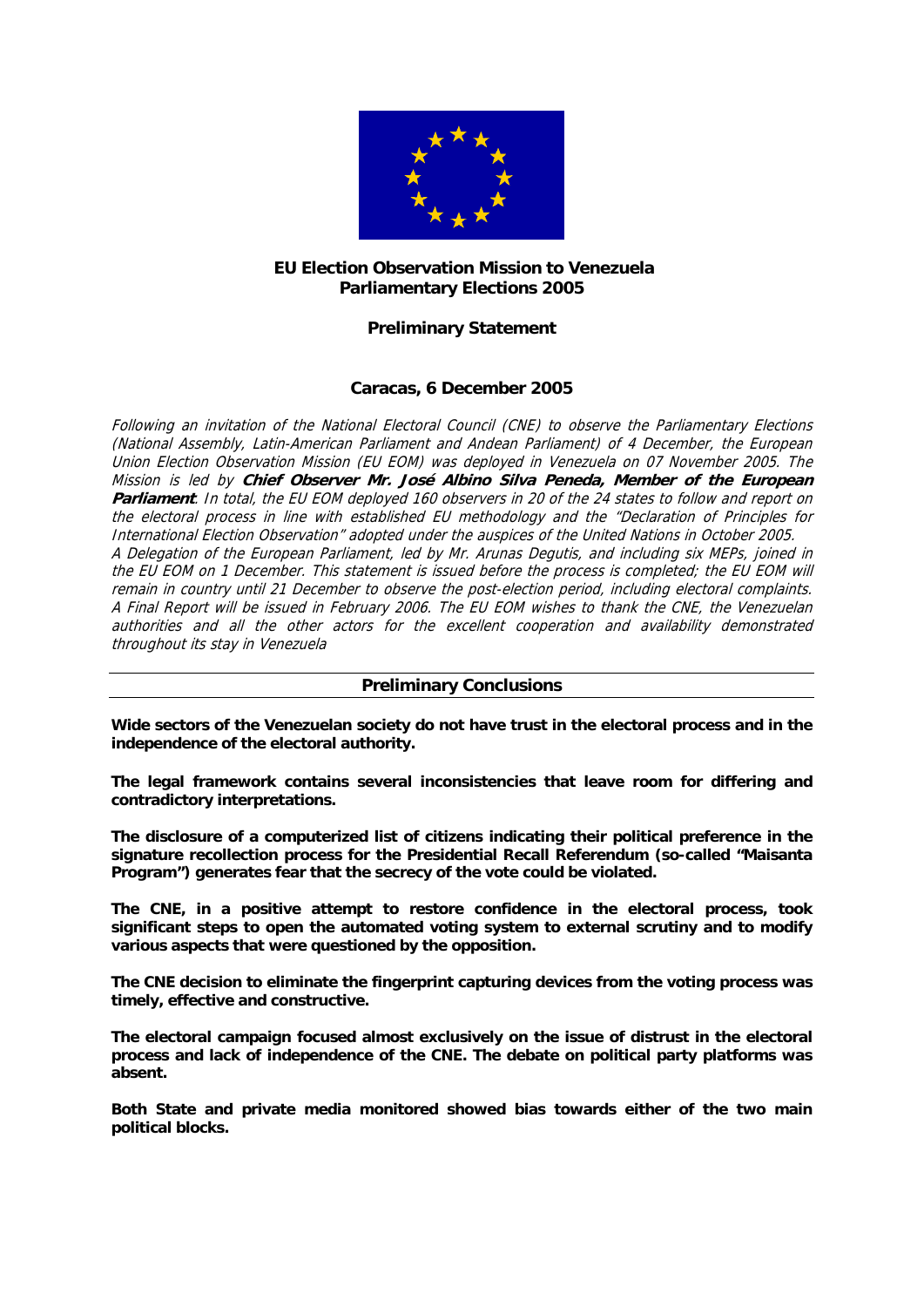**The EU EOM took note with surprise of the withdrawal of the majority of the opposition parties only four days before the electoral event.** 

**Election Day passed peacefully with a low turnout. While the observers noted several irregularities in the voting procedures, the manual audit of the voting receipts revealed a high reliability of the voting machines.** 

**These elections did not contribute to the reduction of the fracture in the Venezuelan society. In this sense, they represented a lost opportunity.** 

#### **Preliminary Findings**

### **Pre-Election Environment**

The EUEOM takes note of the fact that wide sectors of the Venezuelan society do not have confidence in the electoral process and in the electoral administration. This standpoint, which has its roots in the high polarization that divides the Venezuelan society, became especially apparent during the Recall Referendum in 2004 as well as in the run up to these elections. The disclosure of a database containing more than 12 million citizens' personal data and their political preference (the so called "Maisanta" Program) expressed during the signature collection for the Recall Referendum generated widespread fears that this information could be used for intimidation purposes and undue influence on voters. This fact played a significant role in favor of the abstention.

The opposition parties focused their campaign on the perceived lack of neutrality of the CNE and alleged dangers posed to the secrecy of the vote by an automated voting system which was meant to include the fingerprint capturing devices. Central electoral campaign themes such as economics and tax policies, the importance of social programs, the role of the private sector in the economy or environmental policies were missing from the political parties' public interventions. The prohibition of state funds for electoral campaign purposes was often mentioned by parties as a factor, which impeded a more public and transparent campaign.

The use of state resources by pro-government parties to mobilize supporters was observed in Trujillo, Monagas, Anzoátegui, Carabobo and Guarico. Violations of the provision for public officials to take part in the campaign was observed in nearly all States and committed by almost all main political parties. The parties included quotes from local officials in their captions as well as pictures of officials in their campaign posters including in some cases, of the President. The violations observed in the last phase of the campaign were mainly carried out by pro-government parties.

Civil society organizations like Sumate and Ojo Electoral played, in different ways, a very important role in the elections. However, only Ojo Electoral sought and obtained accreditation to observe the elections.

In a context of mistrust and extreme polarization, the EU EOM acknowledges the efforts made by the CNE to increase the political parties´ confidence in the process. These measures included reviews of various elements of the automated voting process such as the software of the electronic voting machines, the fingerprint capturing machines and of the results aggregation system, as well as the extension of the audit paper trail to encompass the manual recount of the voting receipts in 45 % of the polling stations.

The discovery of a design flaw in the software of the voting machines, with the consequent remote possibility to violate the secrecy of the vote was dealt with by the CNE in a timely and adequate manner. The possibility of endangerment of the secrecy of the vote was evaluated by EU EOM experts as remote.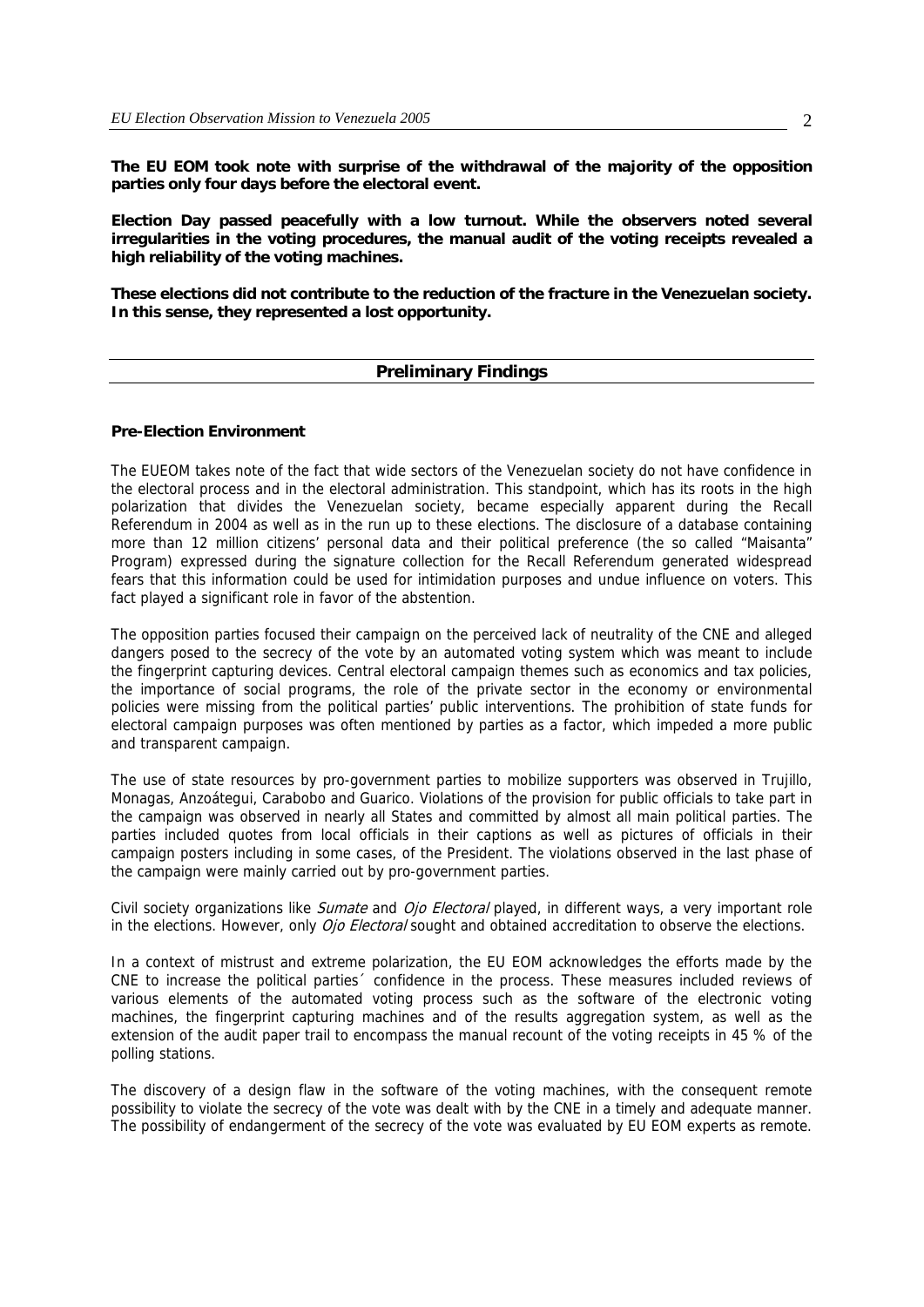The breach of the secrecy of the vote could only be possible if the sequence of both the identification of the voters and the votes cast was reconstructed. This reconstruction would require access to three different dispersed sources of information by a qualified user. These sources are the memory of the voting machines, the memory of the fingerprint capturing devices and the entire code of the encryption key (that was divided among the political parties and the CNE) used in the system to protect the voting data.

The elimination of the fingerprint capturing devices from the voting process was a significant move aimed at restoring the confidence of the parties. It was therefore with surprise that the EU EOM took note at this stage of the withdrawal of the main opposition political parties from the electoral contest without any new additional motivation.

#### **Legal Framework**

The legal framework for the elections is composed of the Basic Law of Suffrage and Political Participation of 1998, the Constitution of 1999, the Electoral Statute of Public Power of 2000, the Basic Law of the Electoral Power of 2002. Due to the National Assembly's inability to find a qualified majority on the adoption of a new Basic Law, crucial aspects of the electoral process have not been harmonized with the provisions of the new Constitution 1999. These inconsistencies opened room for differing and contradictory interpretations of various aspects of the process (e.g. voter registration, CNE competences), and exemplified the already existing divide between opposing sectors of the society.

The current composition of the CNE Steering Board is a contentious issue. Following the inability of the National Assembly to reach the required majority to elect the CNE Steering Board, the Supreme Court, availing itself of the extraordinary powers granted by the Constitution in case where the National Assembly is unable to take a decision, designated the Members of the Steering Board before the Recall Referendum. More recently, one of the members of the Steering Board was nominated by the Supreme Court under a procedure contradictory to the one used for the first extraordinary nomination of the Steering Board.

The system of representation in force in Venezuela is described as one of "personalized proportionality" by the Basic Law of Suffrage and Political Participation of 1998. This ambiguous definition is used to designate a mixed member proportional system. The use of the electoral technique known as Morochas, which allows the duplication of parties in order to avoid the subtraction of the seats gained in the plurality-majority list from the proportional list, certainly defies the spirit of the Constitution, but it is technically allowed by the mixed system of representation laid out in the Basic Law of Suffrage and Political Participation.

The principle of the automated voting system is enshrined in Art. 154 of the Basic Law of Suffrage and Political Participation 1998 and in Art 33, Item 42 of the Basic Law of the Electoral Power of 2002. The current development and applications of the automated voting process have however surpassed in various aspects the legal framework.

#### **Election Administration**

The National Electoral Council (CNE) is an institution with significant human and technical resources. The CNE technically administered the process well, and its logistical preparations for the electoral event were adequate. Its performance was however tainted by the accusations of bias and partisanship that have accompanied its work since the past Recall Referendum process. In the election preparations the CNE demonstrated a clear willingness to meet the demands of the opposition parties to increase confidence on the process. Among the main steps taken to reduce the opposition concerns over the automated voting process, the CNE increased the number of polling stations to be audited from an initial 33% to 45% and reduced the use of the electronic voter lists to 2%. However, this was perceived by the opposition parties as insufficient.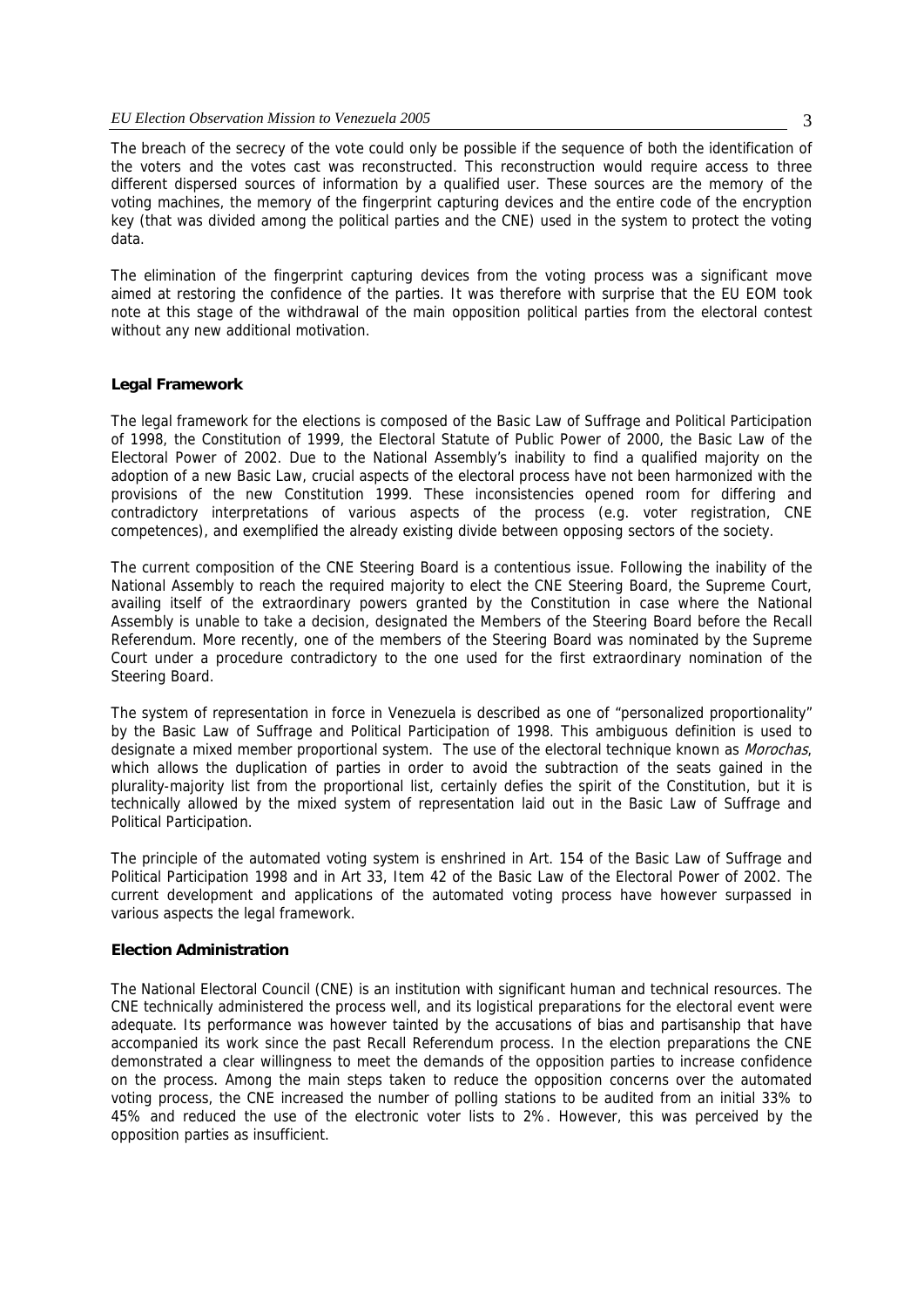The security and transparency measures introduced in the automated voting process are in line with the most advanced international practice. The various types of system reviews put in place by the CNE represented and important opportunity to explain and review various aspects of the automated voting system to experts of political parties and observers. Apart from the paper trail audit on election day, there were four types of reviews that the EU EOM observed including of voting machines software and hardware, results aggregation software, voting machines assemblage and production, and election day simulation. Despite the fact that no proper audit procedures were agreed in advance, a significant disclosure of information was achieved. However, access to information for party experts could be further improved. The political parties were selective in presenting to the media the activities and the findings of the audit sessions.

The voter register (Registro Electoral Permanente, hereinafter REP), has been the source of continuous debate and several allegations of illegitimate entries. This is not a novelty in the Venezuelan elections; however, the sharp increase of registered voters before the Presidential Recall Referendum cast serious doubts on the composition and entries of the most recent REP. These suspicions were heightened in the pre-electoral period by the refusal of the CNE to make available the address of the voters to political parties due to an unclear constitutional data protection provision. However, political parties were given sufficient access to the voter register. Structural and long standing problems in the REP are likely to exist, and can only be solved in conjunction with the revision of the Identity Card program which is the basis for the voter registration system.

#### **Media Coverage**

The Venezuelan media display a great diversity of political opinions However, considered individually, the main media outlets only exceptionally referred to the various political actors in a manner which could be considered both fair and balanced. Most of the private media tended to offer more space to the views of the political forces critical of the Government, and when expressing their political preferences, they often disregarded basic journalistic principles.

On the other hand, state-owned media should provide fair recognition to the views of all Venezuelans and therefore has strong obligations in terms of objectivity, fairness and impartiality. However, it did not fulfill these obligations. The tone of the coverage of opposition parties in the publicly owned media was significantly more negative than the one reserved to the parties in government. Furthermore, the intense promotion of government policies on the state media during the campaign worked as an indirect publicity of the parties in power. The excessive resort to cadenas (addresses to the nation simultaneously broadcast through all the nation's electronic media) which proliferated in the days prior to the elections could represent a breach of the campaign silence.

The EU EOM notes that the frequent presence of the President on State TV and radio is an unusual practice and did not contribute to the improvement of the political climate.

The Mission believes that the excessively inflammatory opinions encountered in much of the Venezuelan media, especially after the withdrawal of most of the opposition parties' candidates, did not contribute to an informed and calm political atmosphere, but rather agitated further an already tense public opinion which seems to grow increasingly tired and cynical about politics.

The use of images featuring public officials for campaign purposes was widespread and must be condemned as a generalized, flagrant violation of CNE regulations on that matter. Furthemore, the excessive focus on parties and personalities given by the media in its coverage of the campaign has resulted in a striking scarcity of information about the platforms of the contesting parties.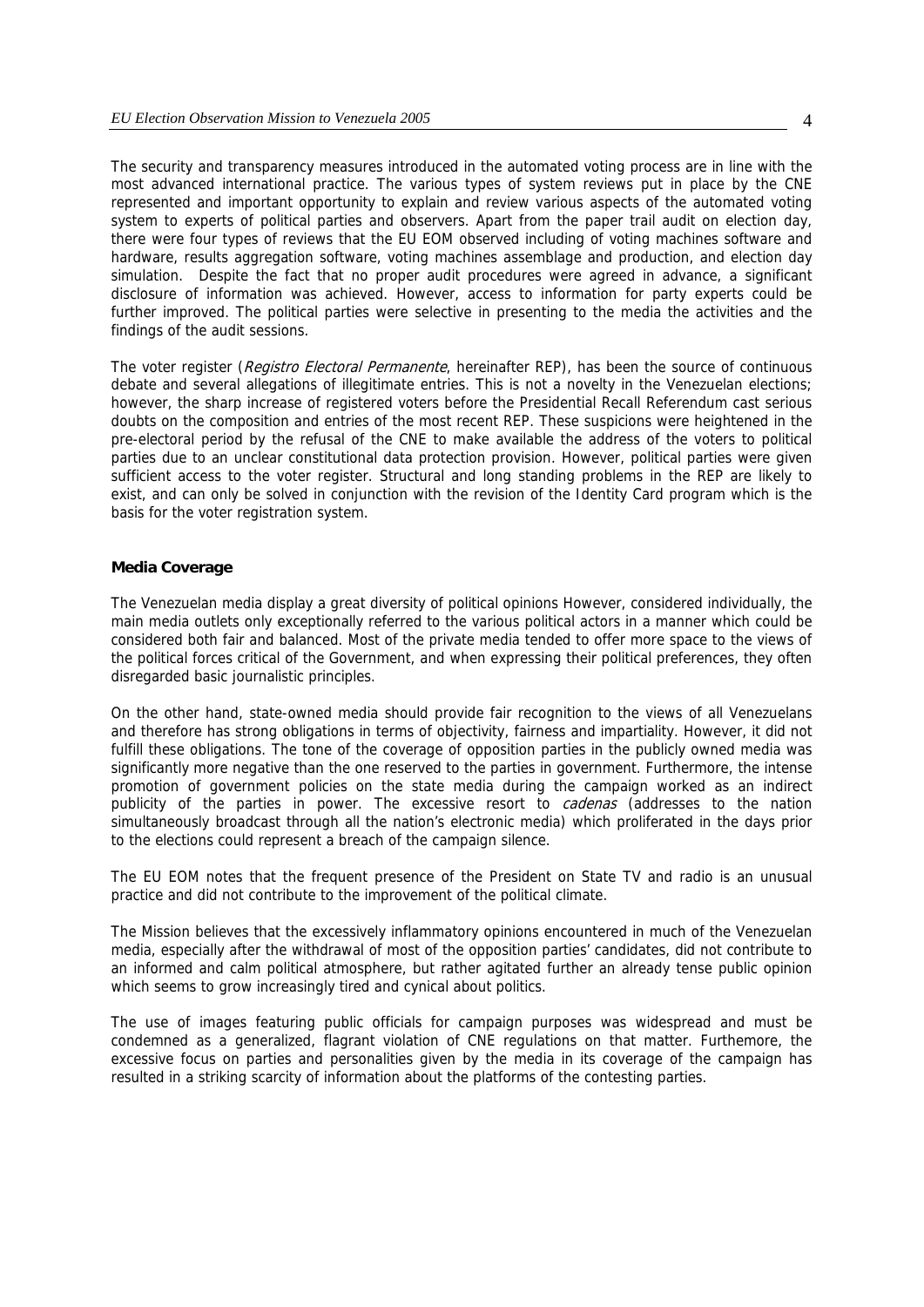### **Election Day**

Polling stations opened on average between 7,00 and 8,00 am. The delays were mainly due to the late arrival of the staff and a general slowness in the opening procedures. In 70% of the polling stations observed there were missing polling officials replaced by political party agents, reserves or ordinary voters.

The presence of the armed forces of Plan República inside the polling stations was noted in 25% of the polling stations observed. This was contrary to the provision that allowed the security forces to be inside the voting centres but not inside the polling stations.

The political party agents were observed in 70% of the polling stations visited. In 68 % of these cases there were only agents from pro-government parties. Domestic observers were present in 6% of the polling stations observed. Their presence was observed in 18% of the polling stations where the EU EOM observed the audit of the count.

The majority of the voters in the polling stations observed experienced problems with understanding the functioning of the voting machines and required assistance. In 41% of the cases observed there were voters unable to complete the process in the prescribed three minutes. This indicates both a lack of adequate voter information and training for election officials on the automated voting system. The assistance to the voters was often provided by the polling station staff, security forces and the political party agents, raising concerns about the secrecy of the vote.

Campaign activities in favor of pro-Government parties were noted in the vicinity of a large number of the polling stations observed. The type of campaign activities observed included food distribution,cars with megaphones and posters, information stands and provision of transport for voters. Few cases of intimidation were observed, with party members asking voters to sign and thumbprint on a piece of paper that they had voted and who they had voted for.

The polling hours were extended by the CNE throughout the country. The motivation for this decision was the delays in the opening and the bad weather conditions. This led to confusion and allegations of attempts from pro-government parties to boost the turnout.

The paper trail audit (manual recount) of the electronic count was observed in 75 different polling centers. Despite a lenghty implementation of the audit procedure, the results indicated a clear reliability of the results, with few cases of discrepancy observed between the number of voters marked in the voter register and those counted by the machine and between the paper receipts and the votes recorded in the voting machines. The general conclusion of the observers was that the voting machines seemed very reliable.

The aggregation of results proceeded with high speed. The announced preliminary results cover almost 90% of the results. The preliminary turnout announced by the CNE is of 25%. However, there is no clarity on the level of invalid votes that oscillate between 5 and 10%.